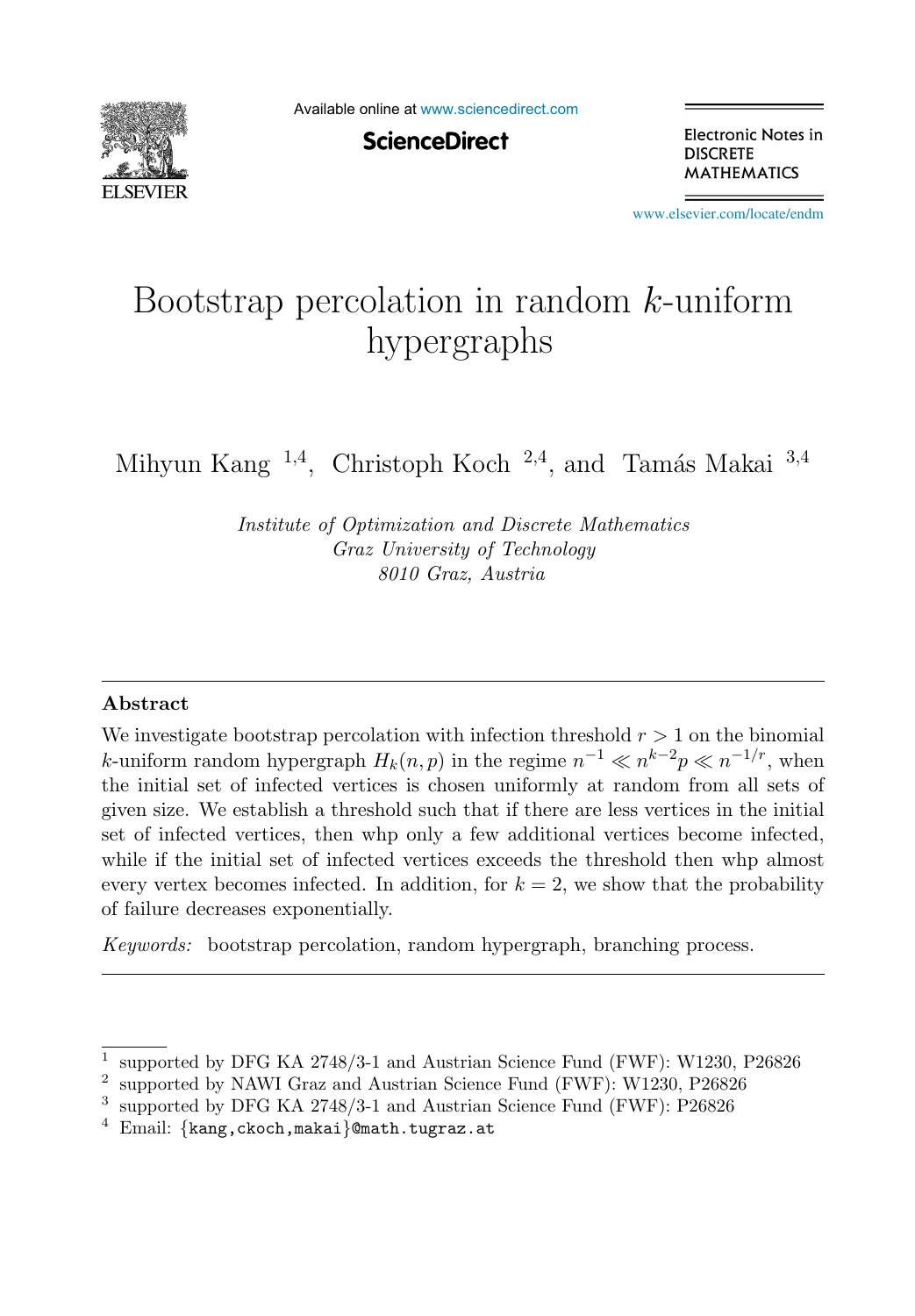### **1 Introduction**

Bootstrap percolation on a hypergraph with infection threshold  $r \geq 1$  is a deterministic infection process which evolves in rounds. In each round every vertex has exactly one of two possible states: it is either infected or uninfected. We denote the set of initially infected vertices by  $\mathcal{A}_r(0)$ . We say that a vertex u is a neighbour of v if there exists an edge containing both  $u$  and  $v$ . In each round of the process every uninfected vertex  $v$  becomes infected if it has at least r infected neighbours, otherwise it remains uninfected. Once a vertex has become infected it remains infected forever. The process stops once no more vertices become infected and we denote this time step by  $T$ . The final infected set is denoted by  $\mathcal{A}_r(T)$ .

Bootstrap percolation was introduced by Chalupa, Leath, and Reich [\[4\]](#page-6-0) in the context of magnetic disordered systems. Since then bootstrap percolation processes (and extensions) have been used to describe several complex phenomena: from neuronal activity [\[1,6\]](#page-6-0) to the dynamics of the Ising model at zero temperature [\[7\]](#page-6-0).

In the context of social networks, bootstrap percolation provides a prototype model for the spread of ideas. In this setting infected vertices represent individuals who have already adopted a new belief and a person adopts a new belief if at least  $r$  of his acquaintances have already adopted it.

On the *d*-dimensional grid  $[n]^d$  bootstrap percolation has been studied by Balogh, Bollobás, Duminil-Copin, and Morris [\[3\]](#page-6-0), when the initial infected set contains every vertex independently with probability  $p$ . For the size of the final infection set they showed the existence of a sharp threshold. More precisely, they established the threshold probability  $p_c$ , such that if  $p < (1 - \varepsilon)p_c$ , then the probability that every vertex in  $[n]^d$  becomes infected tends to 0, as  $n \to \infty$ , while if  $p \geq (1+\varepsilon)p_c$ , then the probability that every vertex in  $[n]^d$ becomes infected tends to one, as  $n \to \infty$ .

Bootstrap percolation has also been studied for several random graph models. For instance Amini and Fountoulakis [\[2\]](#page-6-0) considered the Chung-Lu model [\[5\]](#page-6-0) where the vertex weights follow a power law degree distribution and the presence of an edge  $\{u, v\}$  is proportional to the product of the weights of u and  $v$ . Taking into account that in this model a linear fraction of the vertices have degree less than  $r$  and thus at most a linear fraction of the vertices can become infected the authors proved the size of the final infected set  $\mathcal{A}_r(T)$ exhibits a phase transition.

Janson, Luczak, Turova, and Vallier [\[8\]](#page-6-0) analysed bootstrap percolation on the binomial random graph  $G(n, p)$  where every edge appears independently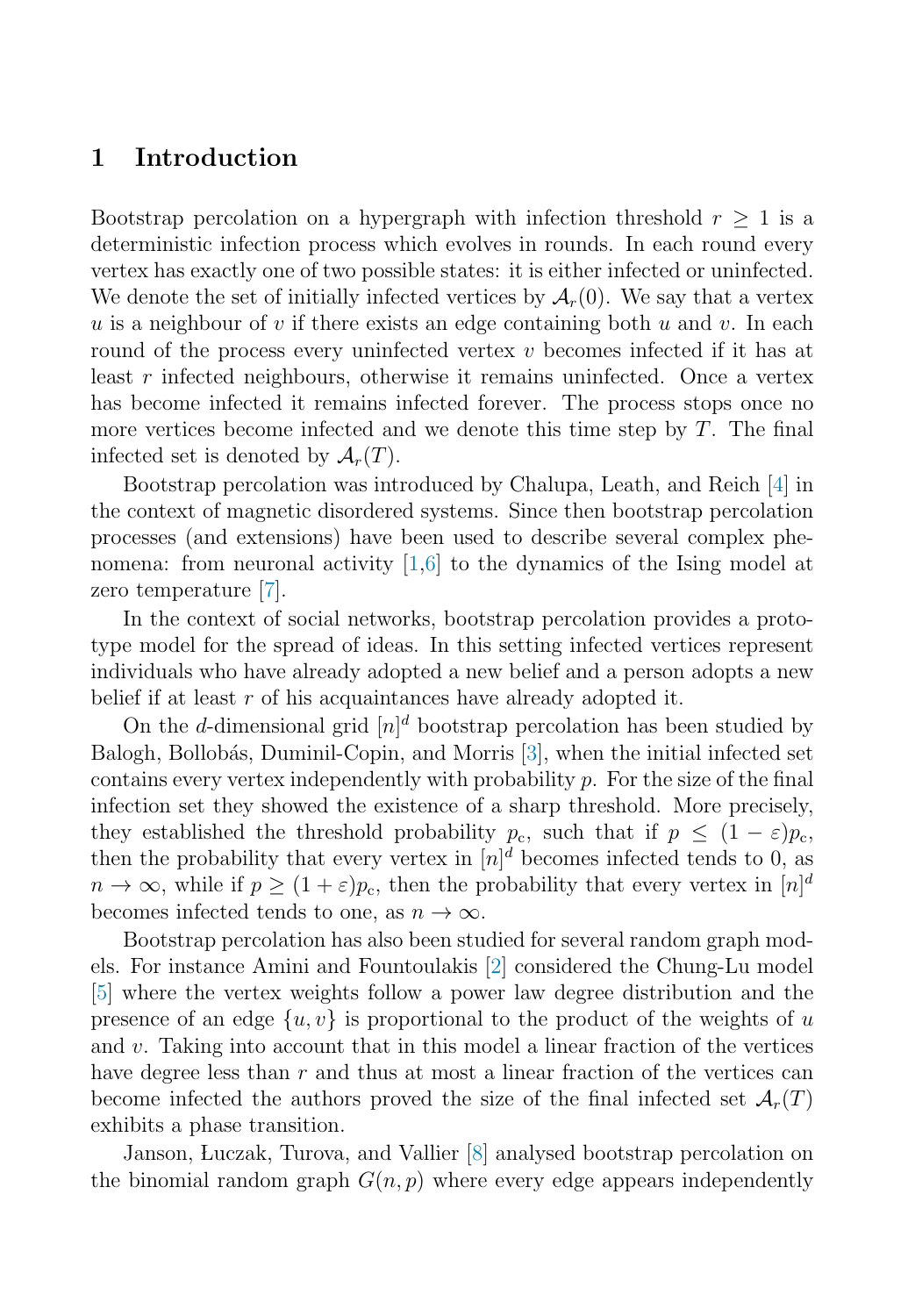<span id="page-2-0"></span>with probability p. For  $r \geq 1$  and  $n^{-1} \ll p \ll n^{-1/r}$  they showed that there is a threshold such that if the initial number of infected vertices is below the threshold, then the process infects only a few additional vertices and if the initial number of infected vertices exceeds the threshold, then almost every vertex becomes infected.

In this paper we investigate the binomial random hypergraph  $H_k(n, p)$ , where every edge  $(k$ -tuple of vertices) is present independently with probability p. We choose the initial infected set uniformly at random and consider bootstrap percolation with infection threshold  $r > 1$  in the regime  $n^{-1} \ll n^{k-2}p \ll n^{-1/r}$ . The main contribution of this paper are:

- strengthening of the result in [\[8\]](#page-6-0), by showing that the failure probability decreases *exponentially* (Theorem [2.2\)](#page-3-0);
- extension of the original results from graphs to hypergraphs (Theorem 2.1).

#### **2 Main Results**

We extend the following result, which was originally proved in [\[8\]](#page-6-0), to  $H_k(n, p)$ : Consider bootstrap percolation with infection threshold r on  $G(n, p)$ , where  $n^{-1} \ll p \ll n^{-1/r}$ . There is a threshold  $b_r = b_r(n, p)$  such that if  $|\mathcal{A}_r(0)| \leq$  $(1-\varepsilon)b_r$ , then with probability tending to one as  $n \to \infty$  (whp for short) only a few additional vertices become infected, while if  $|\mathcal{A}_r(0)| \geq (1+\varepsilon)b_r$ , then whp almost every vertex in the process becomes infected. For integers  $k \geq 2$ and  $r > 1$  set

$$
b_{k,r} := b_{k,r}(n,p) = \begin{cases} \left(1 - \frac{1}{r}\right) \left(\frac{(r-1)!}{n\left(\binom{n}{k-2}p\right)^r}\right)^{1/(r-1)} & \text{if } r > 2\\ \frac{1}{2(2k-3)} \frac{(1}{n\left(\binom{n}{k-2}p\right)^2} & \text{if } r = 2, \end{cases}
$$

and note that the only difference for the  $r = 2$  case is a  $1/(2k-3)$  multiplier. Since  $2k-3=1$  when  $k=2$  this is consistent with the threshold in the graph case i.e.  $b_{2,r} = b_r$ .

**Theorem 2.1** For  $k \geq 2$  consider bootstrap percolation with infection threshold  $r > 1$  on  $H_k(n, p)$  when  $n^{-1} \ll n^{k-2}p \ll n^{-1/r}$ . Assume the initial infection set is chosen uniformly at random from all sets of vertices of size  $a = a(n)$ . Then for any fixed  $\varepsilon > 0$  we have that

- if  $a \leq (1 \varepsilon)b_{k,r}$  then whp  $|\mathcal{A}_r(T)| = O(b_{k,r});$
- if  $a \ge (1+\varepsilon)b_{k,r}$  then whp  $|\mathcal{A}_r(T)| = (1+o(1))n$ .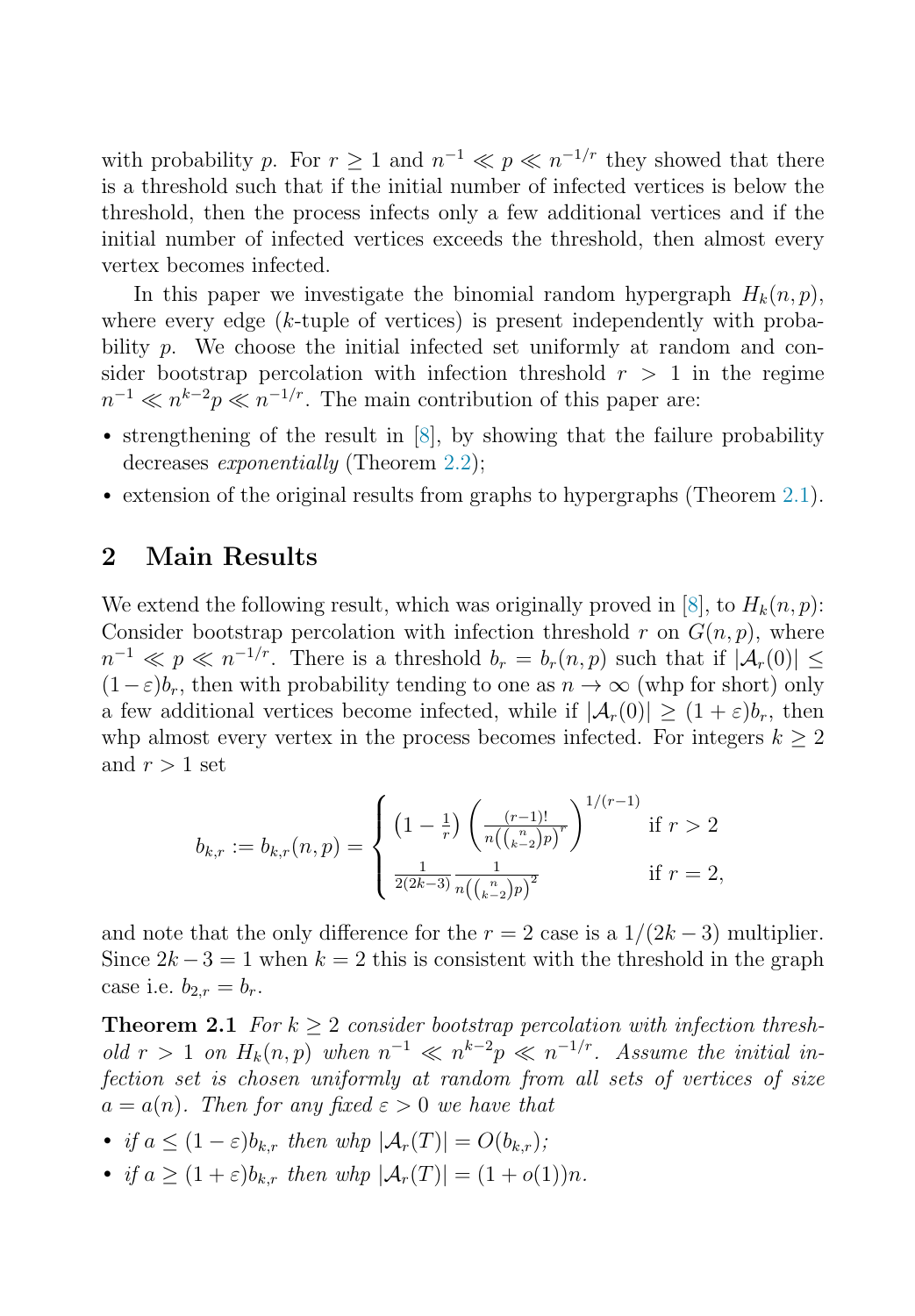<span id="page-3-0"></span>Using the methods developed for this result we also obtain a strengthened form of the result for  $G(n, p)$  establishing exponentially small bounds on the failure probability.

**Theorem 2.2** Consider bootstrap percolation with infection threshold  $r > 1$ on  $G(n, p)$  when  $n^{-1} \ll p \ll n^{-1/r}$ . Assume the initial infection set is chosen uniformly at random from the set of vertices of size  $a = a(n)$ . Then for any fixed  $\varepsilon > 0$  the following holds with probability  $1 - \exp(-\Omega(b_{2r}))$ :

- if  $a \leq (1-\varepsilon)b_{2r}$ , then  $|\mathcal{A}_r(T)| = O(b_{2r})$ ;
- if  $a > (1+\varepsilon)b_{2r}$ , then  $|\mathcal{A}_r(T)| = (1+o(1))n$ .

The proofs rely on surprisingly simple methods. When the number of vertices infected in the individual rounds is large, we apply Chebyshev's or Chernoff's inequality. However when the process dies out, these changes can become arbitrarily small. In this case we couple the infection process with a subcritical branching process which dies out very quickly.

#### **3 Proof outlines**

We first show the outline for the proof of Theorem [2.1.](#page-2-0) For brevity we will only describe the  $r > 2$  case in detail and comment on the differences for  $r = 2$ at the end.

Start with a given set of initially infected vertices  $\mathcal{A}_r(0)$  and consider the infection process round by round. At the end of round  $t > 1$  we partition the set of vertices into  $A_0(t), A_1(t), ..., A_r(t)$  where the set  $A_i(t)$  consists of all the vertices which have exactly  $i$  infected neighbours (these are vertices in  $\mathcal{A}_r(t-1)$ , for  $i < r$ , and  $\mathcal{A}_r(t)$  consists of all the vertices which have at least r infected neighbours.

For every  $0 \leq i \leq r$  we aim to define a sequence  $\{a_i(t)\}_{t>0}$  in such a way that  $|A_i(t)| \approx a_i(t)$ . We use the following initial values for the sequences  $a_0(0) = n$ ,  $a_r(0) = a$ , and  $a_i(0) = 0$  for  $0 < i < r$ .

As long as  $|\mathcal{A}_r(t)| = o\left(\left(n^{k-2}p\right)^{-1}\right)$  the expected number of infected neighbours of a vertex is  $o(1)$  and thus the typical vertex that becomes infected in this round has exactly r infected neighbours in r different edges. In round  $t+1$  we determine for any uninfected vertex  $v \in V \setminus \mathcal{A}_r(t)$  whether it changes its partition class. Note that this only happens if it has at least one neighbour which became infected in round t. Therefore, for  $0 < i \leq r$ , the expected change  $|\mathcal{A}_i(t+1)\setminus\mathcal{A}_i(t)|$  of the size of the partition class can be approximated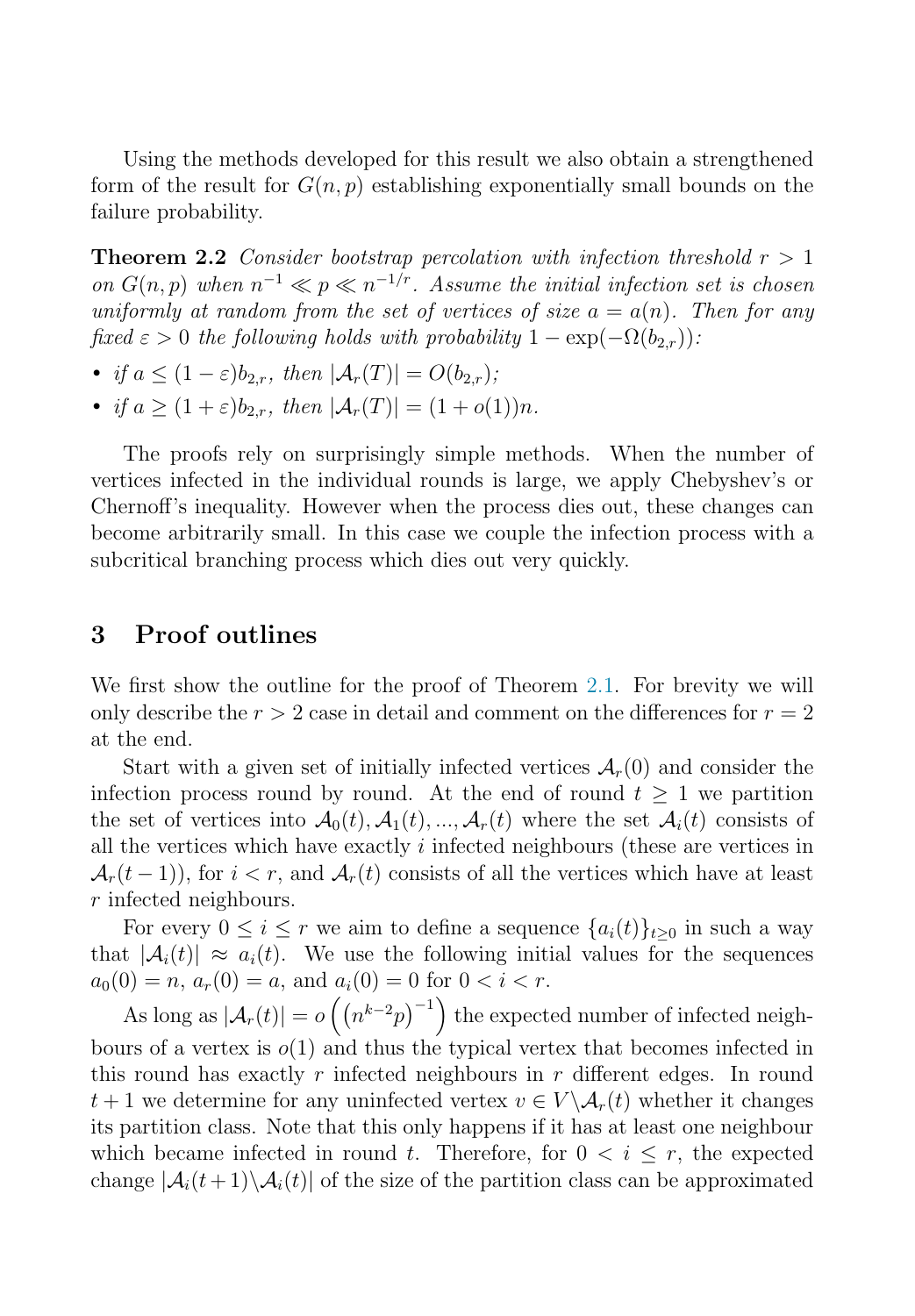<span id="page-4-0"></span>by

$$
a_i(t+1) - a_i(t) \approx \sum_{j=1}^i \left( \frac{(a_r(t) - a_r(t-1))^j}{j!} a_{i-j}(t) \right) \left( \binom{n}{k-2} p \right)^{i-j}, \quad (1)
$$

ignoring any negative terms (which correspond to vertices leaving their partition class). Similarly we assume that the number of vertices without infected neighbours does not change significantly, i.e.  $a_0(t + 1) = a_0(t) = n$ . From (1) we deduce

$$
a_i(t+1) \approx \frac{a_r(t)^i}{i!} n \left( \binom{n}{k-2} p \right)^i + a_i(0),\tag{2}
$$

for  $0 \leq i \leq r$ . The behaviour of the sequence depends on the size  $a =$  $|\mathcal{A}_r(0)|$  of the initial set. We will show the following: in the subcritical regime, characterised by  $a \leq (1 - \varepsilon)b_{k,r}$ , the sequence  $\{a_r(t)\}_{t>0}$  converges to a value  $a^* = O(b_{k,r})$  as  $t \to \infty$ . On the other hand, in the supercritical regime,  $a \geq (1+\varepsilon)b_{k,r}$ , the sequence  $\{a_r(t)\}_{t\geq 0}$  tends to infinity as  $t \to \infty$ .

First consider the subcritical regime. Since in this case  $a_r(t)$  converges we have that the differences  $\Delta(t) := a_r(t+1) - a_r(t)$  form a decreasing function in t and show that, for any fixed  $\eta > 0$ , there exists a  $\tau$ , which does not depend on n, such that  $\Delta(\tau) \leq \eta b_{k,r}$ . The fact that  $|\mathcal{A}_i(t)|$  is concentrated around  $a_i(t)$  for  $t < \tau$  follows from Chebyshev's inequality.

Since we are in the subcritical regime the size of the individual generations will become small and the concentration will fail. In order to avoid this we attempt to analyse the remaining steps together. Consider the forest where every vertex in  $\mathcal{A}_r(\tau+1)\backslash \mathcal{A}_r(\tau)$  is a root. Recall that in order for a vertex to become infected in round  $t + 1$  it must have a neighbour that got infected in round t. The children of a vertex  $v \in \mathcal{A}_r(t+1) \setminus \mathcal{A}_r(t)$  will be the vertices  $u \in \mathcal{A}_r(t+2)\setminus \mathcal{A}_r(t+1)$  which lie in an edge containing v and should this relation not be unique for some vertex  $u, u$  is assigned arbitrarily to one of the candidates. Clearly every vertex of  $A_r(T) \setminus A_r(\tau)$  is contained in the forest and thus the size of this forest matches the number vertices which got infected after round  $\tau$ .

Note that for every  $\delta > 0$  there exists a  $t_0$  such that  $|\mathcal{A}_i(t)| \leq (1+\delta)a_i(\tau)$ , for every  $0 \le i \le r$  and  $\tau < t \le t_0$ . Also up until time  $t_0 + 1$  we have an upper coupling by a Galton-Watson branching process with  $|\mathcal{A}_r(\tau+1)\backslash \mathcal{A}_r(\tau)|$  roots and offspring distribution  $\sum_{j=0}^{r-1} Bin((1+\delta)a_{r-j}(\tau), q_j)$  where

$$
q_j = \binom{n}{k-2} p \frac{(\delta a_r(\tau))^{j-1}}{(j-1)!} \left( \binom{n}{k-2} p \right)^{r-j-1}
$$

.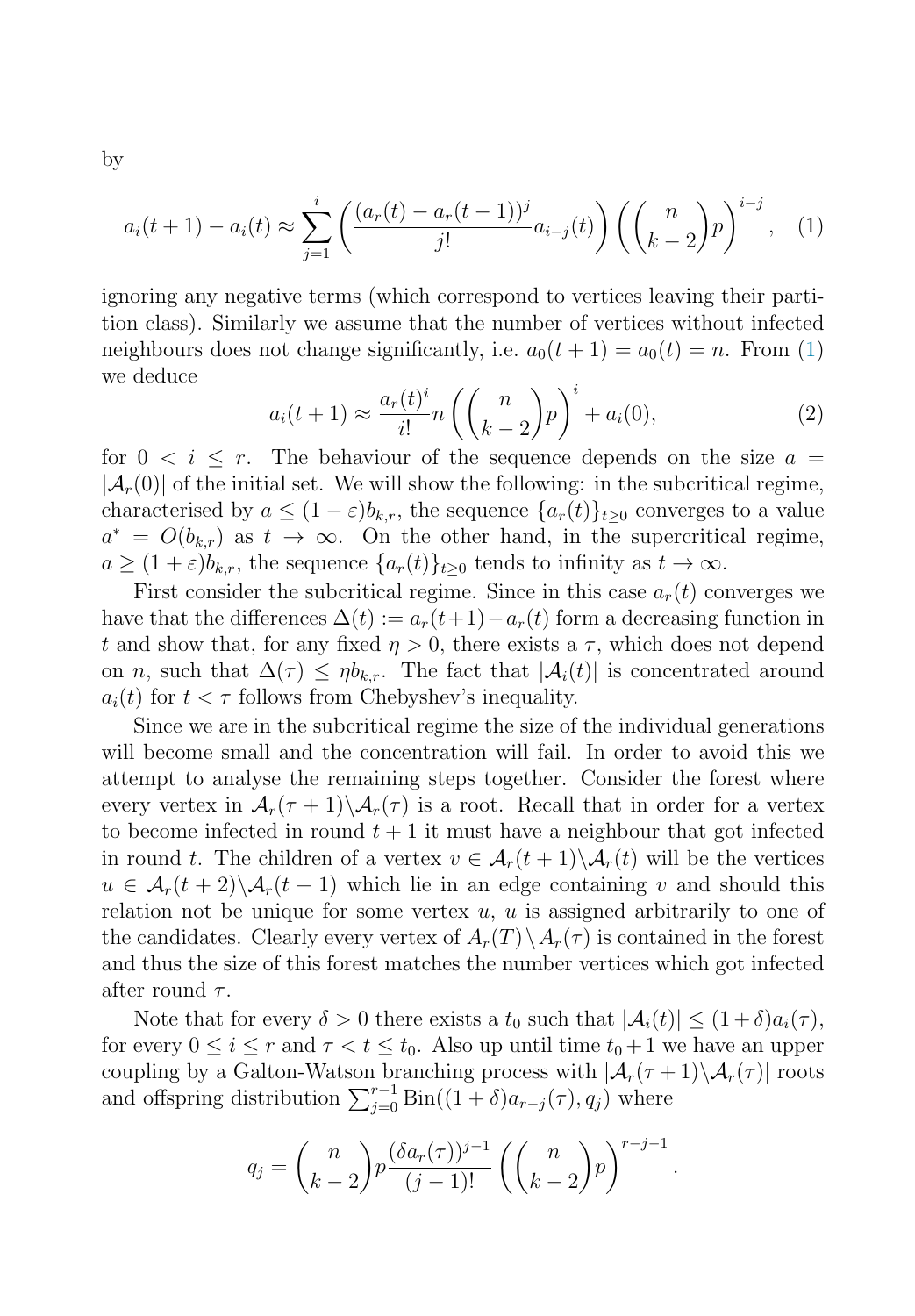For small enough  $\delta$  the expected number of offspring in one step is For small enough  $\delta$  the expected number of offspring in one step is  $\sum_{j=0}^{r-1} (1+\delta)a_{r-j}(\tau)q_j < 1$  and therefore this is a subcritical process, i.e. it dies out with probability 1. For every t we have that  $|\mathcal{A}_r(t)| \leq (1+\delta)a_r(\tau)$ implies  $|\mathcal{A}_i(t+1)| \leq (1+\delta)a_i(\tau)$ , for all  $0 \leq i \leq r$ , by [\(2\)](#page-4-0), and thus it is enough to show that  $|\mathcal{A}_r(T)| \leq (1+\delta)a_r(\tau)$ . Due to the upper coupling with the branching process we have that the probability that  $|\mathcal{A}_r(T)| > (1+\delta)a_r(\tau)$ is dominated by the probability that the total size of the branching process exceeds  $\delta a_r(\tau)$ . However for properly chosen  $\eta, \delta > 0$  the probability that the total size of the branching process exceeds  $\delta a_r(\tau)$  is sufficiently small. Therefore we have that there are at most  $(1 + \delta)a_r(\tau)$  infected vertices in total.

Now for the supercritical case. Recall that [\(1\)](#page-4-0) and [\(2\)](#page-4-0) hold when  $a_r =$  $o\left(\left(n^{k-2}p\right)^{-1}\right)$ . Again we consider the differences  $\Delta(t) = a_r(t+1) - a_r(t)$ . Although at the beginning of the process the values of  $\Delta(t)$  decrease there exists a value  $t_1$  not depending on n such that for every  $t>t_1$  we have that  $\Delta(t+1) > \Delta(t)$ . In fact there exists a  $t_2$  not depending on n such that for  $t \geq t_2$ we have that  $\Delta(t+1) > 2\Delta(t)$ . Therefore the probability of non-concentration is dominated by a geometric sequence and applying the union bound gives us concentration as long as  $a_r(t) = o((n^{k-2}p)^{-1})$ . When  $a_r(t) = \Omega((n^{k-2}p)^{-1})$ the expected number of neighbours is  $\Omega(1)$  $\Omega(1)$  and thus our approximation in  $(1)$ does not hold any more. Refining these approximations shows that at most 2 rounds are required for almost every vertex to become infected, with  $\Theta(n)$ vertices becoming infected in every required step.

Recall that for  $r > 2$  the typical vertex became infected when it was contained in r different edges each containing a different infected vertex. When  $r = 2$  this is equivalent to finding two intersecting edges each containing a different infected vertex. However unlike the  $r > 2$  case finding two such edges in step  $t$  implies that every vertex in these edges is infected by step  $t + 1$ . Two intersecting edges typically overlap in exactly one vertex and thus finding such an edge pair implies that  $2k - 3$  vertices will become infected, not just one. Taking this into account gives us the modified bound on the threshold.

The proof of Theorem [2.2](#page-3-0) is analogous. In the random graph case, in round t of the process only those edges are examined which contain exactly one vertex from  $\mathcal{A}(t)\backslash\mathcal{A}(t-1)$  and no vertices from  $\mathcal{A}(t-1)$ . Since each of these edges can contain at most one uninfected vertex the behaviour of the individual vertices is independent. Thus we can replace Chebyshev's inequality with Chernoff's inequality and achieve a stronger bound on the failure probability.